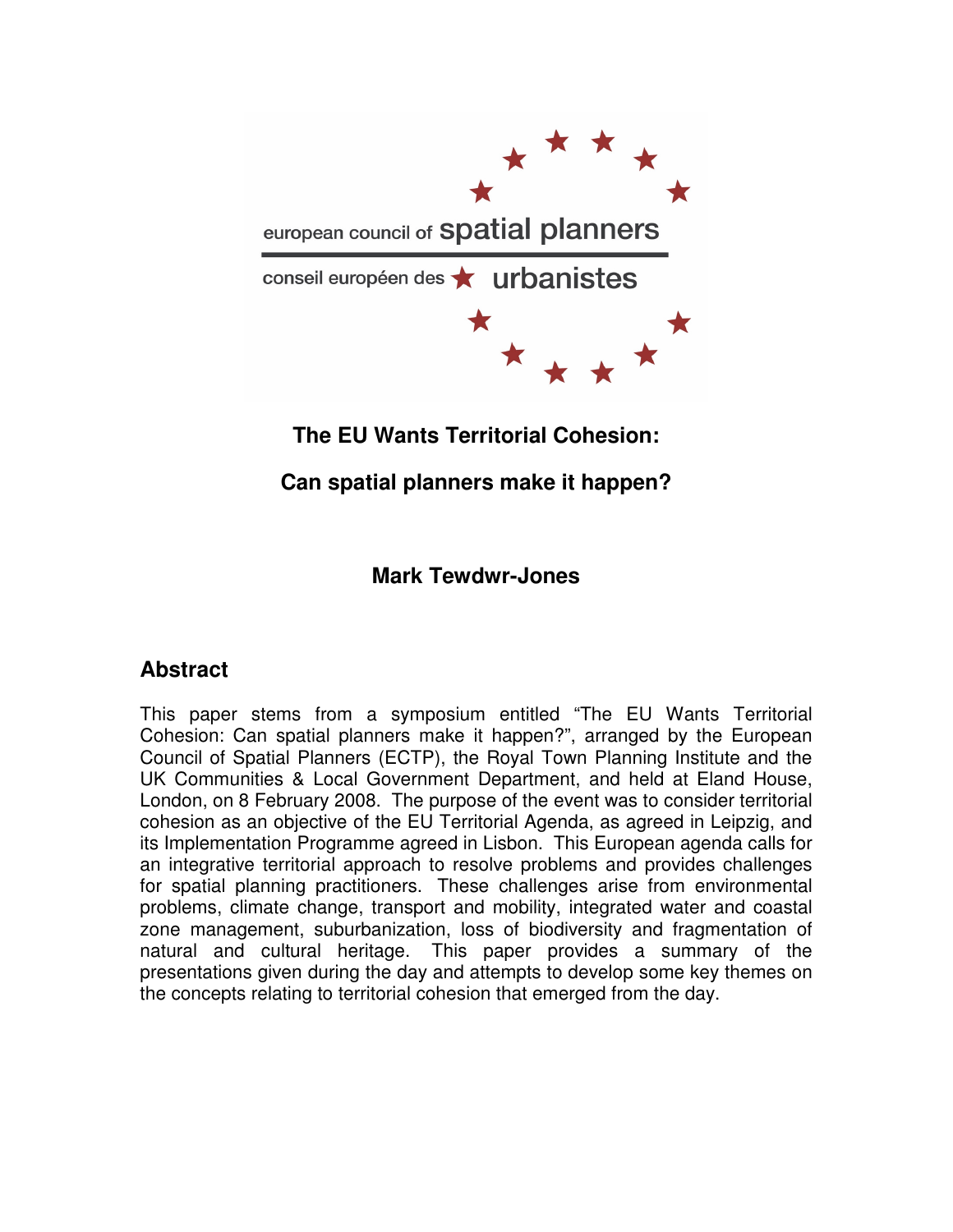#### **Introduction**

Paul Hudson, Chief Planner in UK Government, began by welcoming delegates, and outlined how the UK Government provided a strong presence at Leipzig and in the Azores where ministers were committed to taking the cohesion agenda forward. The next year would prove to be difficult to define territorial cohesion and develop it further. Within the UK, a number of illustrations of current practice provide useful examples of how a response is being shaped and how the territorial agenda is being kept alive practically within one member state. These illustrations comprise:

1. The reform of the planning system. A planning Bill is currently progressing through the UK Parliament, to deal with the determination of major infrastructure projects that have not only UK but EU implications. The Bill is intended to provide a common framework to analyse and plan for large projects in the future, that may provide lessons for the rest of Europe.

2. The development of strategies at the regional level. A balance has to be found between national, regional and democratic institutions in respect of planning and infrastructure. A key question is whether regions are the optimum scale to deal with spatial strategies. Some regions possess imperfect regional boundaries, based on history and previous growth that may not now conform to new patterns of development. The development of regional strategies at this scale and between different institutions may not be appropriate and there is a need to simplify the process. The UK Government is currently proposing Integrated Regional Strategies that bring together the existing regional economic strategies of the Regional Development Agencies with the regional spatial strategies of the regional assemblies, with the intention of creating an integrated comprehensive regional economic development and spatial planning framework in England. Work on this is already occurring in the other UK countries, Scotland, Wales and Northern Ireland.

3. The relationship between planning and climate change. Most people may recognise the problem but not many know how to deal with it, and spatial planning may be able to assist us in this task. A Climate Change Bill is currently before Parliament and provides an opportunity to deal with this issue practically on a day to day basis, allowing mitigation through development proposals at all policy-making scales. Climate change is the big issue for territorial cohesion and will prove to be a test of both spatial planning and the territorial agenda.

4. The challenges of demography and migration. A significant issue for the UK is how to deal with housing supply while meeting diverse interests and pressures. The Government is committed to ensuring million new homes are provided by 2020, million of these within the next eight years. The Government is looking to planning to deal with and resolve these issues.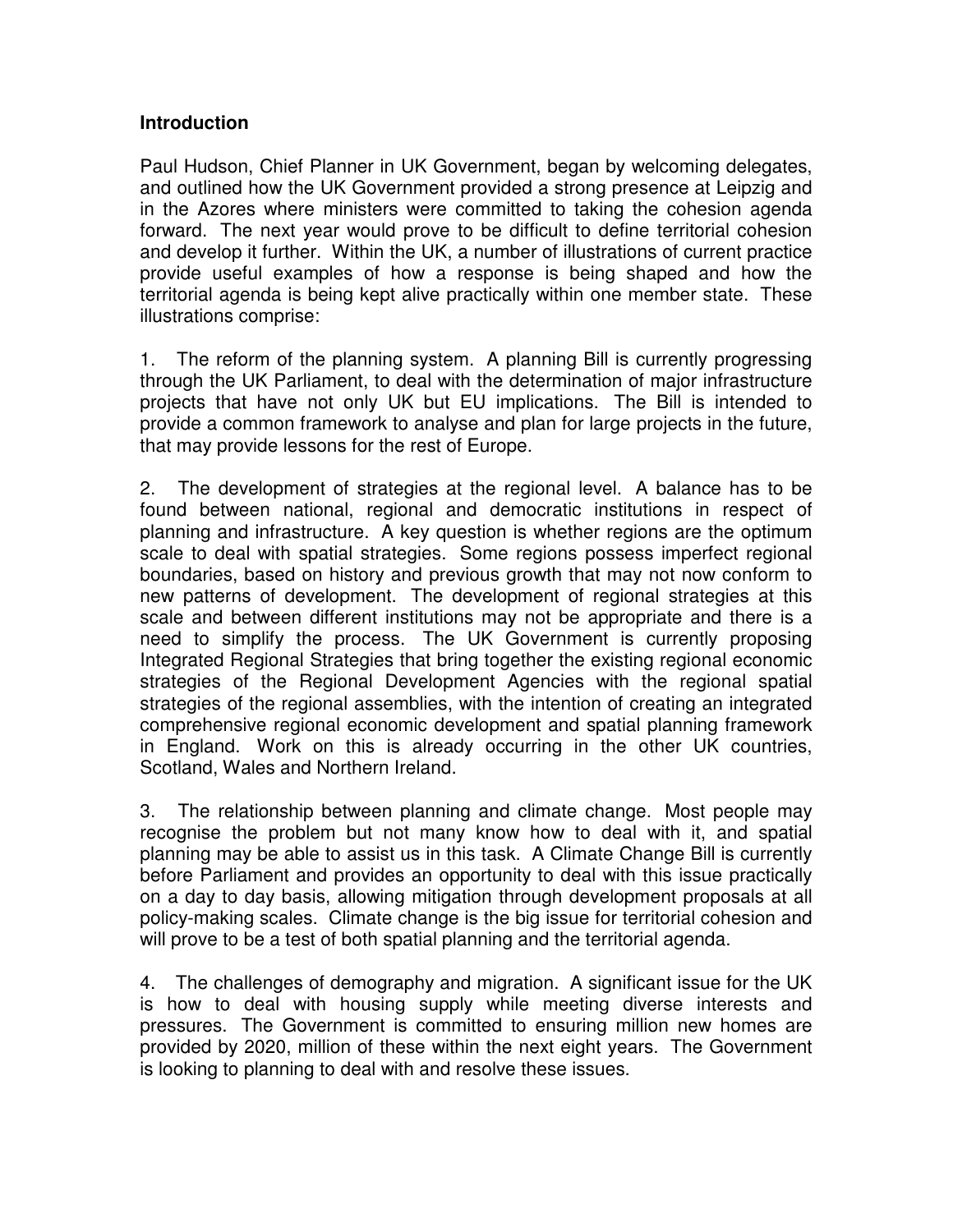5. The provision of pan-regional development approaches. These approaches, which stretch beyond the boundaries of individual local and regional authorities, provide unique challenges and opportunities. One example of these is the Thames Gateway development, east of London, covering 100,000 hectares, one of the largest development projects in Europe. 1.5 million people already reside in the Gateway area and it is in many ways a region in itself, even if it does not conform to traditional regional boundaries. Integration is important, with the need to bring together housing, transport, and infrastructure provision. People will harness their activities through programmes known as Multi Area Agreements in a coherent and integrated way that makes sense on the ground.

These examples illustrate spatial planning at a large scale, against the backdrop of the territorial agenda. They demonstrate commitment to action but also how to translate the agenda into practical realities. Several issues need to be addressed across Europe in order to ensure the territorial agenda is realised further. These encompass:

a) The need to address European issues in a coherent way through maps and plans, and the contribution of ESPON outputs. This is a challenge, to map different comparative data, but is essential and a central part of carrying through the territorial agenda throughout Europe with a robust evidence base.

b) The need to work with a range of groups across Europe, such as ECTP, since the professional contribution is essential.

c) The need to continue with the Interreg programme, and achieve cross-border working and promote results.

The territorial agenda provides an opportunity to embark on an exciting journey. With the territorial agenda in place, a work programme for the next year can take place. The challenge will be to question what this means practically and politically for ministers within their own constituencies, and show how the EU is making a difference.

Virna Bussadori, ECTP president, set an introduction for the day's events, and stated that this would be the first of three conferences in 2008 to address territorial cohesion and its spatial implications. Planners wanted to know about territorial cohesion and these conferences would be important to flesh out the meaning and practical implications. ECTP would provide a central role in Europe, representing planners and at the same time providing guidance to them, and would assist the institutions of the EU as they progressed their work. There are over 27,000 planners in Europe and the ECTP, extant since 1985, is playing an increasingly important role in the emerging spatial policy debate across the continent. The objectives of ECTP are: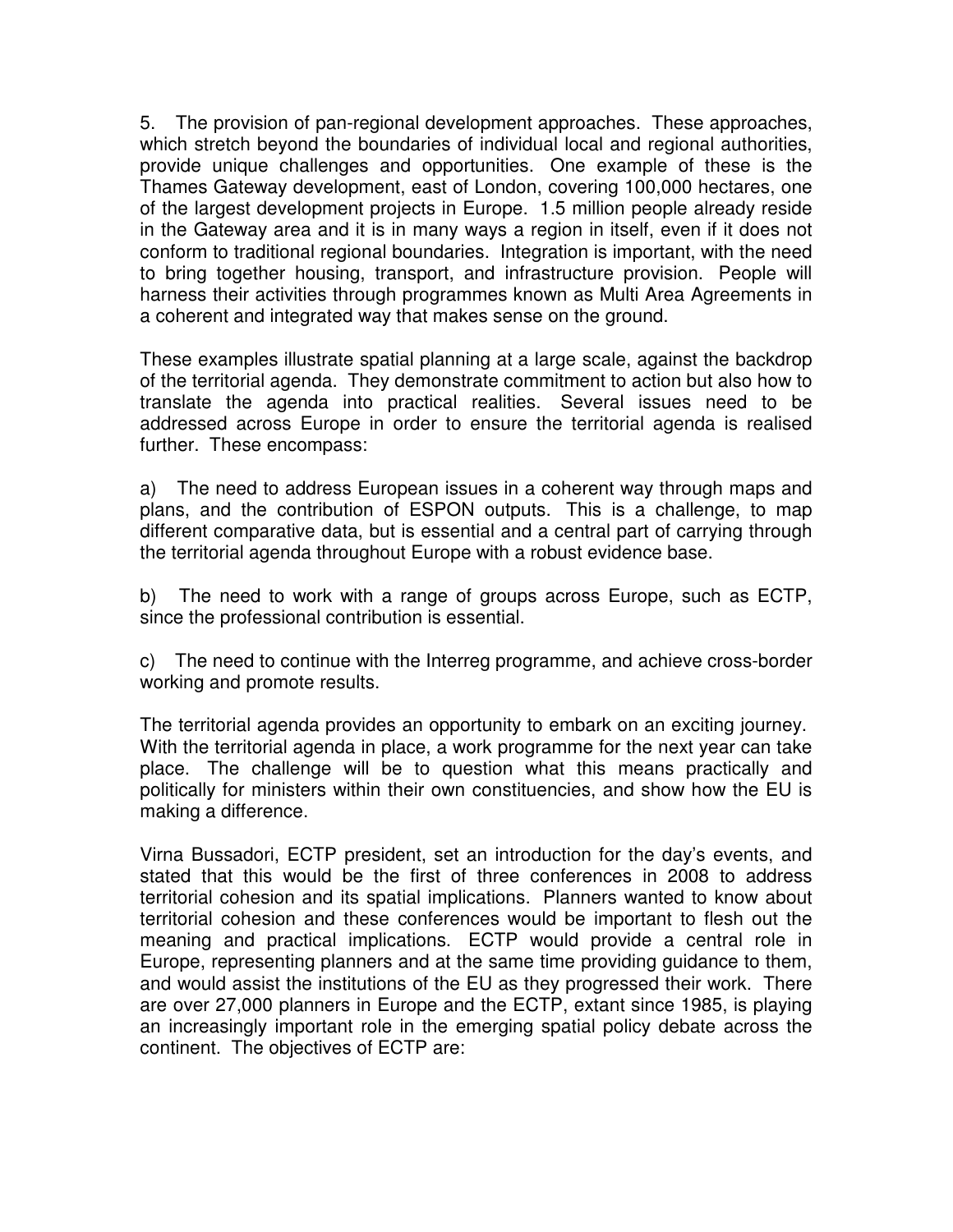1. To promote spatial planning as a relevant public interest in the quality of urban places and spatial development.

2. To promote planning practitioners as experts in territorial cohesion and competitiveness.

3. To enhance the position of planners in Europe, defining professional responsibilities and exchanging ideas, knowledge and practice.

4. To contribute towards best education of planners and of standards, by encouraging training and educational exchanges, and facilitate the free circulation of planners across Europe.

5. To support the planners of Europe without prejudice to different cultures, and to represent the different associations of planning in Europe.

ECTP cooperates with EU wide institutions, and the New Charter of Athens 2003 provides its agreed vision for cities of the new millennium. The intention is to help planners, politicians and others in the future development of Europe, through the 'connected cities' concept functionally, economically and physically in different networks.

## **The Territorial Agenda: Background and Definition**

Andreas Faludi provided a background to territorial cohesion as an academic observer, rather than a participant. The EU has always possessed an implicit territorial agenda although the EU did not necessarily refer to it as an agenda. We may view the ESDP as the 'mother' document, since it articulated a territorial agenda. But the concept of territorial cohesion has taken hold and is relevant in consideration of developments after 2009 when the Lisbon Treaty comes in to force and a territorial agenda of the EU commences.

The 1999 publication of the ESDP was the culmination of a long process of discussion about the EU territory that first commenced in the period 1989-93. These discussions have been bedevilled by the competence issue continuously: namely, does the EU have any right to talk about this? Member states have denied the EU the right to discuss this which has been frustrating for the Commission. As developments have proceeded and since the EU has no formal right to discuss spatial planning, the EU has jumped on territorial cohesion and viewed it as an opportunity. Territory is implicit in economic and social cohesion. The Constitution had included a clause on territorial cohesion and stipulated that it would be an objective of the EU and a shared competence with member states. After 2000, the Lisbon agenda put cohesion policy in the service of the Lisbon strategy. But debate has continued about its merits. The Sapir Report of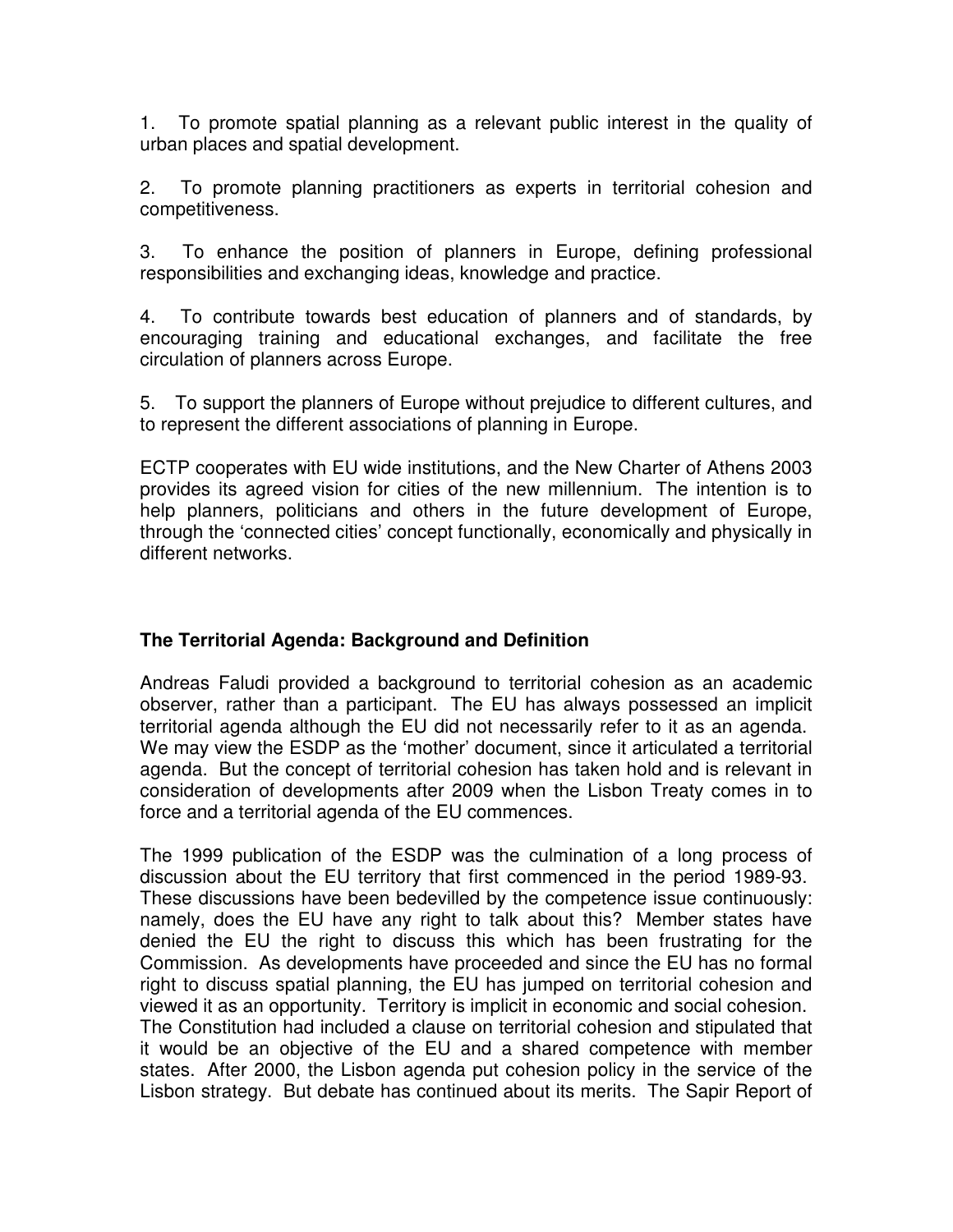2003/4 which set an agenda for growing Europe, stressed the need for flexibility in industry and the importance of growth, and proposed new economic policies and new delivery mechanisms around the existing Trans-European Networks, and simultaneously criticised cohesion policy. This occurred at the same time as the 2007-13 EU financial regime was being discussed, where member states embarked on a heated debate about the switch in allocation of funding from older to newer member states. The EU placed cohesion policy in the Lisbon strategy and emphasised the importance of increased competitiveness of the EU as an aspect of territorial cohesion. This also emphasised the importance of national and regional frameworks within the EU, and the community programmes, which would provide an implicit territorial cohesion policy – implicit because the Constitution is not yet ratified.

The period of May and June 2005 is significant because evidence-based documents assumed territorial cohesion would be a shared competence. This evidence stemmed from ESPON research work and pointed to the member states and the Commission taking major initiatives. But what was needed was to convince the policy sector specialists that territory was an important consideration. The Rotterdam summit of 2004 confirmed the role of the member states and affirmed territory as a sector specialist matter. The white paper on territorial cohesion of 2005 pointed towards new forthcoming legislation on the matter, but all this was dashed when the Constitution did not come about. The member states have since recognised the need for territorial cohesion.

At this time, the Dutch and French regained the initiative, and commenced reconvening ministerial meetings, assisted by Luxembourg. The UK has been a reluctant player but has nevertheless been professional in her activities. Professionals have met to discuss this with Austria organising a seminar as a means by which Germany and other countries could be brought together for discussions. Subsequent meetings in the Azores in 2007 proposed territorial cohesion and regional policy but the task now lies with Slovenia to place the territorial agenda before the Council in April 2008. Key issues emerging at this time and requiring attention have included climate change and energy prices, globalisation, enlargement, the exploitation of ecological and cultural resources, and demographic decline. The policy priorities emerging from these key issues include polycentric development, innovation, governance between urban and rural areas, promoting clusters across borders, extension of the TENs, risk management, ecological structures, and culture. Some of these themes are new, but really they are an update of the ESDP in a slightly different form, although there remain mismatches between some challenges and priorities (e.g. climate change).

For the future, the Lisbon treaty will come into operation on 1 January 2009. The EC is currently working on a green paper, based on questionnaires and other information, setting out a role for European territorial cooperation and a requirement for territorial cohesion in national strategic reference frameworks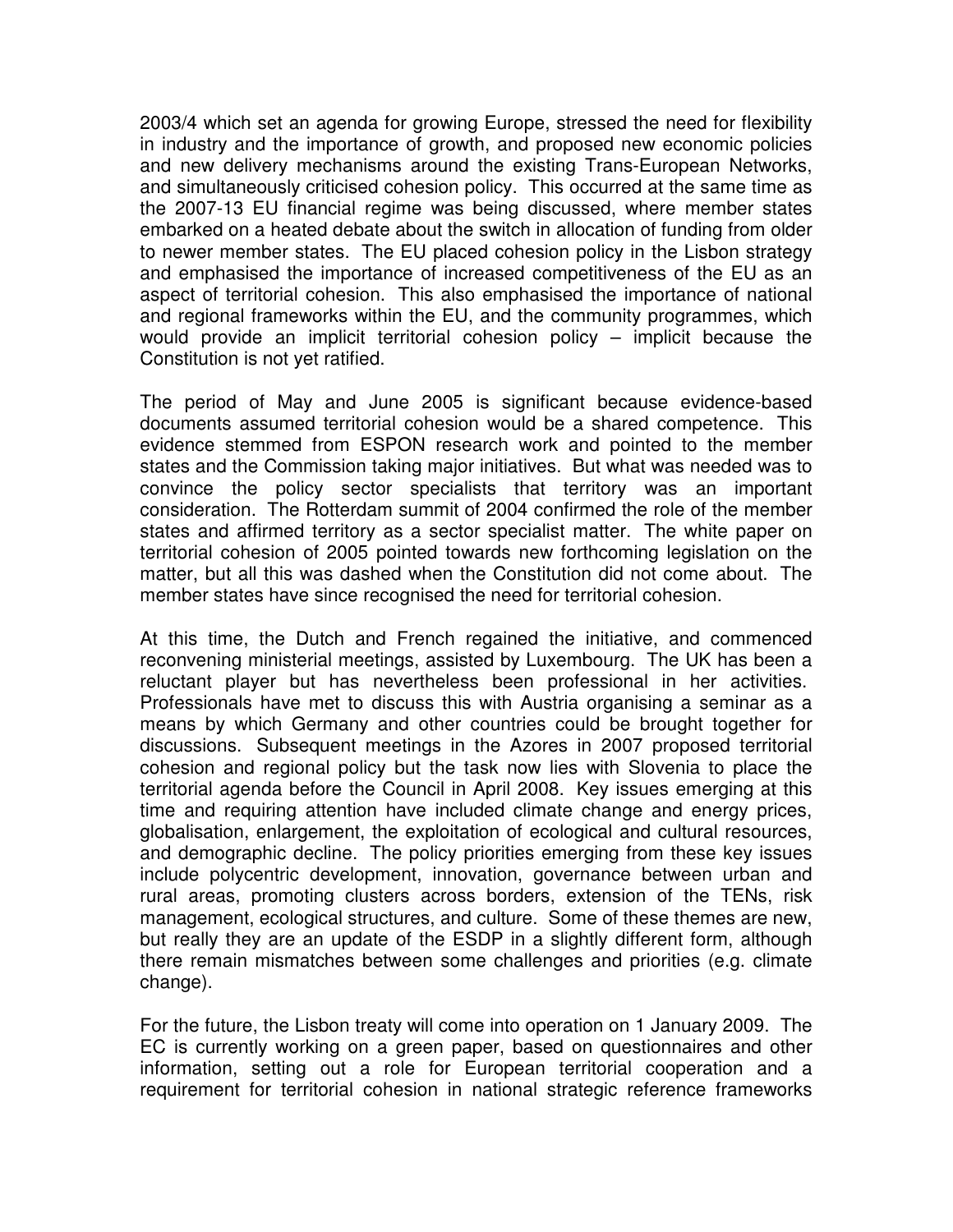and in community programmes. The fundamental issues that lie ahead concern: 1. The nature of Europeanisation, what this actually means and the concepts in use, and what role do nation states possess in this process; 2. The role of territoriality under Europeanisation, and whether this is a prerogative of nation states or not; and 3. The role of spatial planning in all of this.

#### Exploring Territorial cohesion

Roberto Camagni's paper, delivered by Virna Bussadori, set out to define and explore territorial cohesion. The Third Cohesion Report of 2004 presented territorial cohesion as a synonym of balanced development and avoiding territorial imbalances, avoiding growth solely in the pentagon area, emphasising metropolitan and hinterland functionality, counteracting social exclusion, urban sprawl and other geographical handicaps. The report of the informal ministerial meeting in Rotterdam outlined the issues in the following way: "territorial cohesion adds to the concept of economic and social cohesion by translating the fundamental EU goal of balanced and sustainable development into a territorial setting". At the Luxembourg meeting in 2005, this definition of territorial development remains the same but acquires a new practical meaning: "In practical terms territorial cohesion implies: focusing regional and national territorial development policies on better exploiting regional potentials and territorial capital – Europe's territorial and cultural diversity; better positioning of regions in Europe… facilitating their connectivity and territorial integration; and promoting the coherence of EU policies with a territorial impact…". The definition of territorial cohesion has therefore been extended: spatial development policy aiming at territorial cohesion should include regional competition and sustainability issues. Territorial cohesion can be explained in four dimensions:

a) The technological dimension, governing production processes;

b) The behavioural dimension, determining lifestyles, consumption habits and also organizational models of production

c) The diplomatic dimension, referring to the international strategies to assure cooperation among countries at different development levels, with different development expectations, and

d) The territorial dimension, residing in an ordered, resource efficient and environmental friendly spatial distribution of human activities.

Taking into consideration these dimensions, it is possible to envisage three main components of the definition of territorial cohesion, namely:

1. Territorial quality, the quality of the living and working environment; comparable living standards across territories; similar access to services of general interest and to knowledge;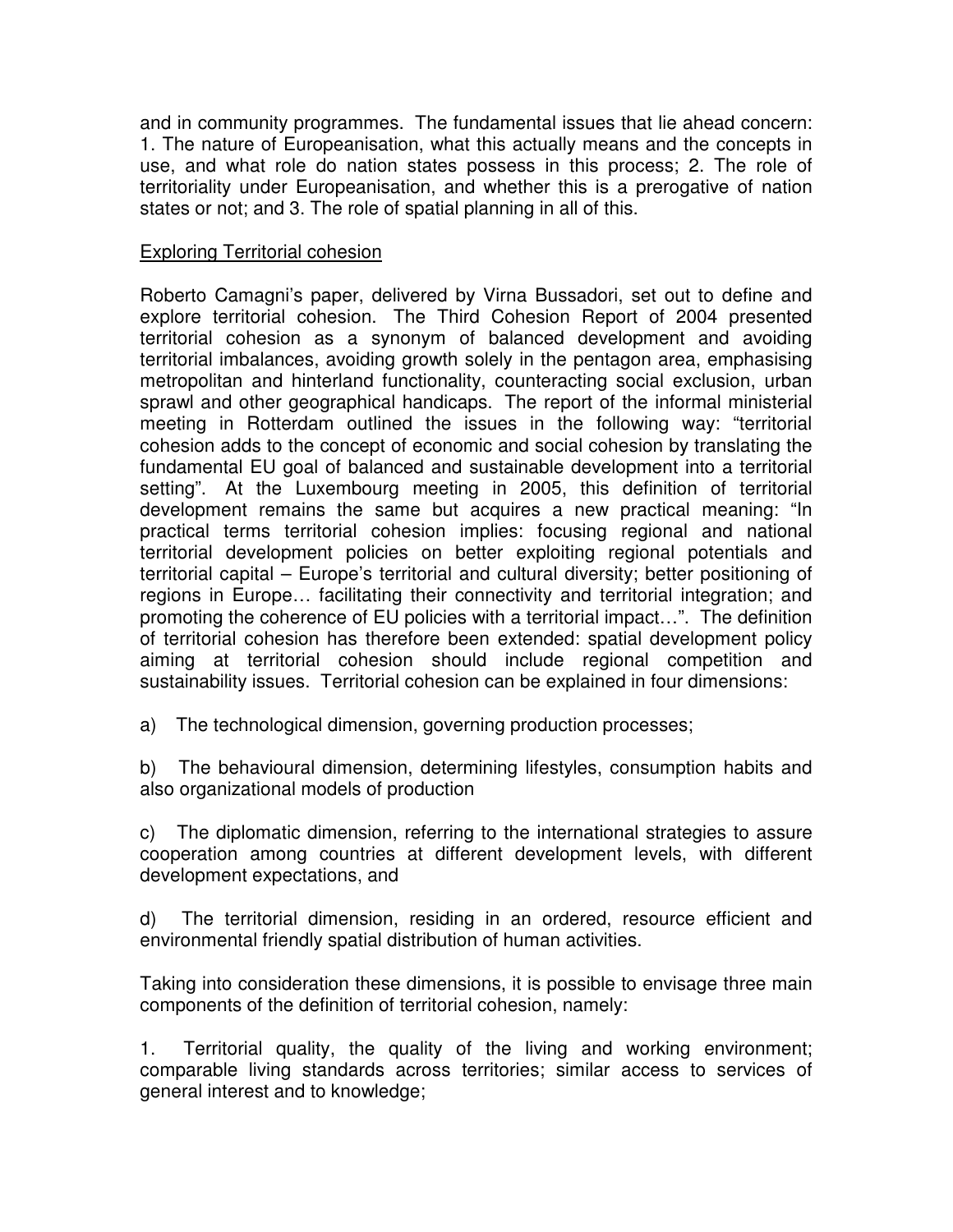2. Territorial efficiency, resource efficiency with respect to energy, land and natural resources; competitiveness of the economic fabric and attractiveness of the local territory; internal and external accessibility; and

3. Territorial identity, presence of social capital; capability of developing shared visions of the future; local know-how and specificities, productive vocations and competitive advantage of each territory.

What counts is the overall result, not any single dimension. It also applies to all kinds of territories, and therefore to all cities. Territorial identities: are incorporated in local culture, know-how, social capital and landscape, and represent the ultimate glue of local societies; they are linked with the spatial division of labour and in many cases determine its evolution; and facilitate processes of collective learning and consequently boost the efficiency of the local production fabric. Identities evolve but may be easily destroyed by spatial processes such as those of economic decline and desertification, peripheralisation and lack of accessibility, destruction of the natural heritage, and trivialization of the territorial landscape through sprawling settlements. Two figures were then presented outlining the components of territorial cohesion, and an integrated strategy for territorial cohesion, objectives and assessment criteria.

New opportunities are arising for the implementation of more robust territorial policies in the EU. There remains work to be done, but the final step must be taken by the member states and the regions. The European scientific community has a significant responsibility and also a great opportunity to contribute towards the development of a European planning culture, based on the best national policy traditions and the best scientific theorizations, and sensitive to the new challenges of the third millennium.

## **Strategic Planning Towards Territorial Cohesion**

Jan Vogelij outlined his paper on the relationship between strategic spatial planning and territorial cohesion, and commenced by asking whether spatial planning and spatial planners can make territorial cohesion happen.

The answer is, yes – in theory. It can happen but there are presently obstacles for its development and involvement. Spatial planners can make territorial cohesion happen if there is a focus on comprehensive spatial development informed by analytical evidence, design, and comprehensive proposals to achieve balanced sustainable solutions across interconnecting scales. It is also possible if planning education combines scientific research, analytical facts and creative designs into a synthesizing solution. There presently exists experience in national planning and in the development of spatial visions and in the formulation of regional strategies and plans. There are over 27,000 planners in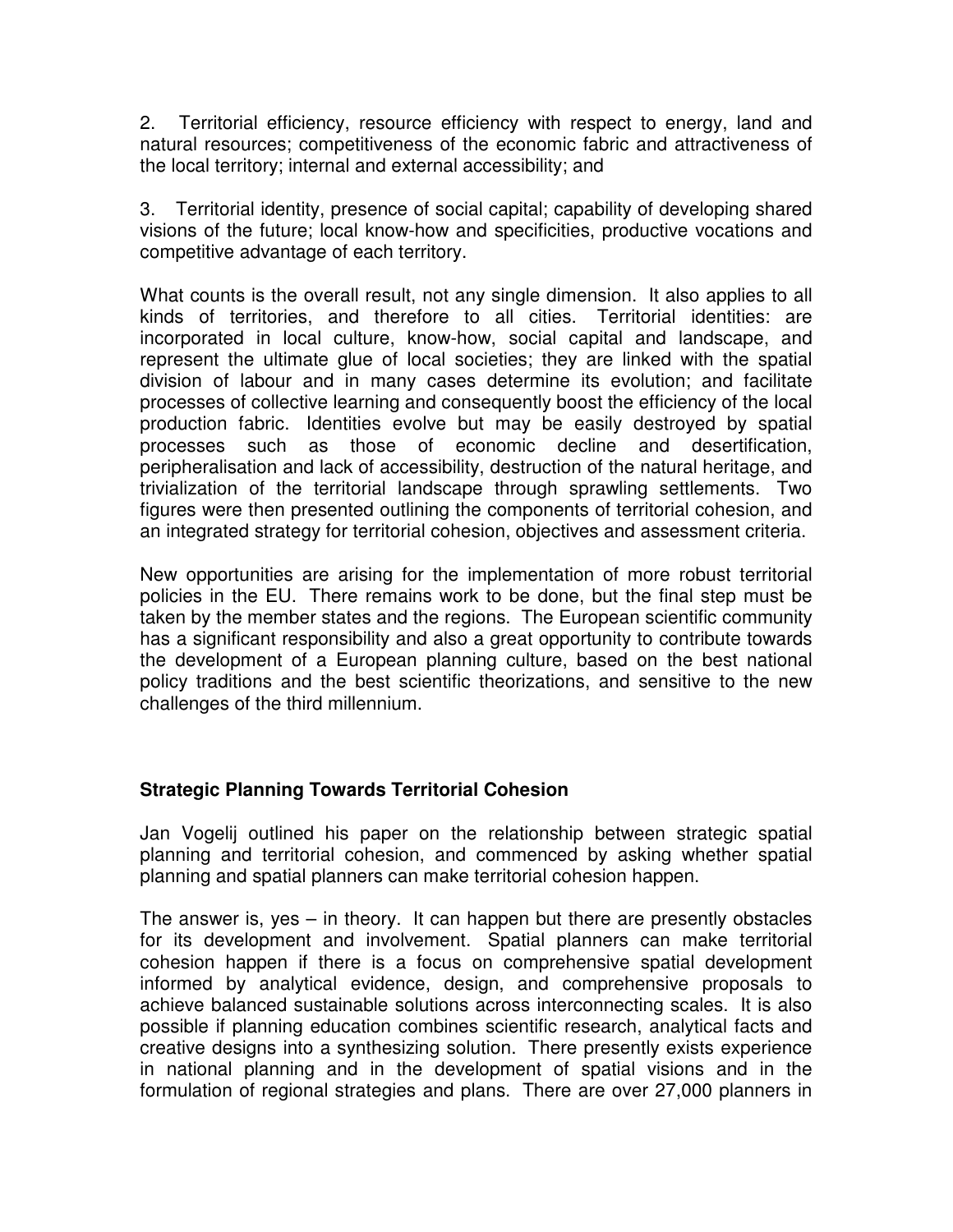the EU and these professionals have the skills and competence to work on territorial agendas. But there are tensions ahead.

There is a tension, for example, between long term sustainability and short term horizons, as measured through the need to deliver results politically between elections. Private sector partners also need to see a return on their investments in a just a few years. These two issues put strategic visioning and development at the mercy of short term gains. There is also a tension in the form of administrative organisations where planning is often divided between sectors and specialists, with ongoing concerns over power-play and the necessity to coordinate continually, making spatial planning relatively weak and prone to breakdowns in communication and agreement between actors. Finally, there is also a tension with the image of planners and of the planning discipline, which makes portraying the potential of planning problematic. Research in planning only tends to reveal further questions, not answers, with abstract designs and an overt regulatory focus which can be limiting. The defence of cultural and natural values by planners, confronted with economic forces, seems to be backward looking.

Further obstacles concern a lack of unity in national and regional legislation, which differ in each member state. Different planning schools focus on different planning subjects, or specialise in research or design, analysis versus synthesis, facts versus values, process versus project, and reports versus maps, making a coherent discipline and argument for coherent planning difficult. Sustainable planning processes can deliver fast results and demonstrable successes, in long term processes, regularly providing the evidence needed to continue support of politicians and private sector partners. Education needs to improve especially in the fields of economics, ecology, decision making, training and consultation, synthesising, integration, and design. More coherence within the discipline is required, especially the name we give ourselves. Are we spatial planners, urban planners, territorial planners, urbanists, or architects (even though the latter is a misnomer)? There is also confusion over the role of a spatial planner because of prevalent negative image of a regulatory planner. On the other hand, in some countries, the spatial planner is not even allowed to sign off spatial plans – a right accorded only to architects. And there is a concern that planning schools do not all teach and train according to the current requirements. Official recognition for their curriculum and training would help. The discipline of spatial planners needs to be recognised by the EU and by national governments. Professional organisations like the ECTP can only support this.

The way forward to achieve territorial cohesion is to build on a common vision for the future development of a region. The core tasks are to define territory and territorial interests, undertake a SWOT analysis by stakeholders, prepare scenarios, make planning accessible to stakeholders, and agree as much as possible. It may not be necessary to redefine administrative territorial boundaries, but rather to look at other relevant issues such as networks across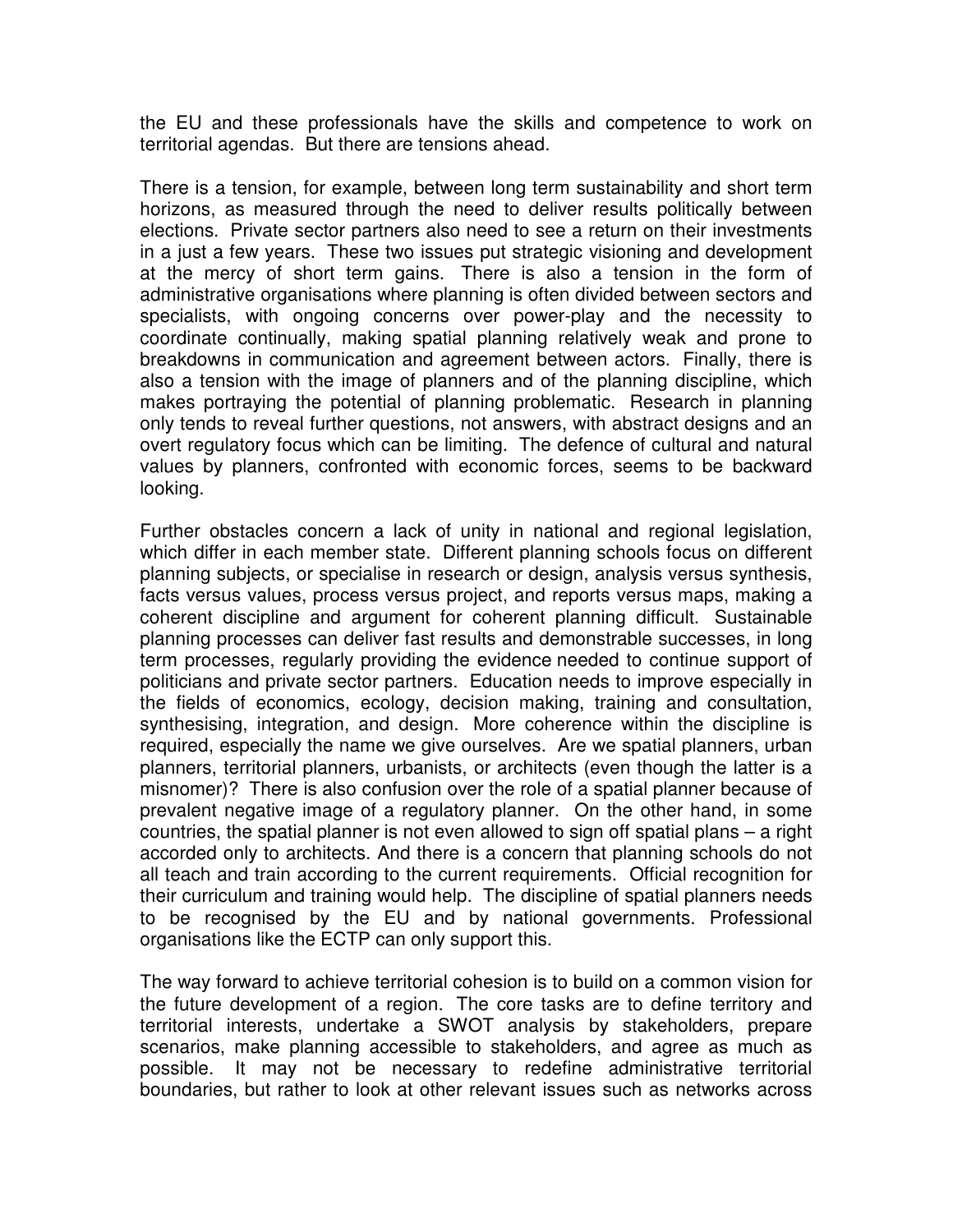and between existing boundaries, and how to involve both public and private actors to develop a more open minded approach. The SWOT analysis should result from discussions by stakeholders and be informed by professional experts, with a focus on the opportunities rather than on problems, and should generate agreements on ways forward. Discussions will reveal objectives and criteria for progress. The next step is from analysis towards synthesis. At that point, planning interventions must focus on territorial cohesion.

Here, the six components of the practical definition for territorial cohesion as proposed in the ECTP paper Strategic Planning towards Territorial Cohesion are at stake. These components are related to the three aspects of territorial cohesion identified by Roberto Camagni (territorial efficiency, quality and identity)

Key planning interventions - location of activities, densities and networks - should then concentrate on achieving and improving these six components of territorial cohesion:

- 1. Wholeness of functional systems (territorial efficiency/accountability)
- 2. Synergies between systems (territorial quality/accessibility)
- 3. The fit of nature and culture (territorial identity/quality)
- 4. Travel-time to main centres (territorial efficiency/accessibility)
- 5. Role in functional networks (territorial quality/competitiveness)
- 6. Position in natural and cultural networks (territorial identity/quality).

By scenario-building, different combinations on maps show the possibilities beyond prejudices or predetermined solutions. The assessment can then occur through applying the objectives resulting from the previous SWOT discussions as criteria for testing the scenarios. This leads to more specific discussions, unexpected synergies, new scenarios, and formalised agreements. These items can then be reviewed leading to specific projects. This will have emerged from a transparent process which stimulates respect for the interests of others, and social cohesion.

Patrick Salez, commenting on Andreas Faludi's remark that the Sapir Report caused a shift in meaning of territorial cohesion to competitiveness, stated that this was not the case. Six countries had pushed for a reduced budget for EU policies. The policy focused on lagging regions, with a consequent increase in the budget from  $\epsilon$  76m to  $\epsilon$  82m. The consequence was to preserve regional policy for the richer areas, and to link regional policy to competitiveness. The result was that more money would be allocated to the poorer regions, while the existing richer regions were protected. The EU was not reluctant at the 2004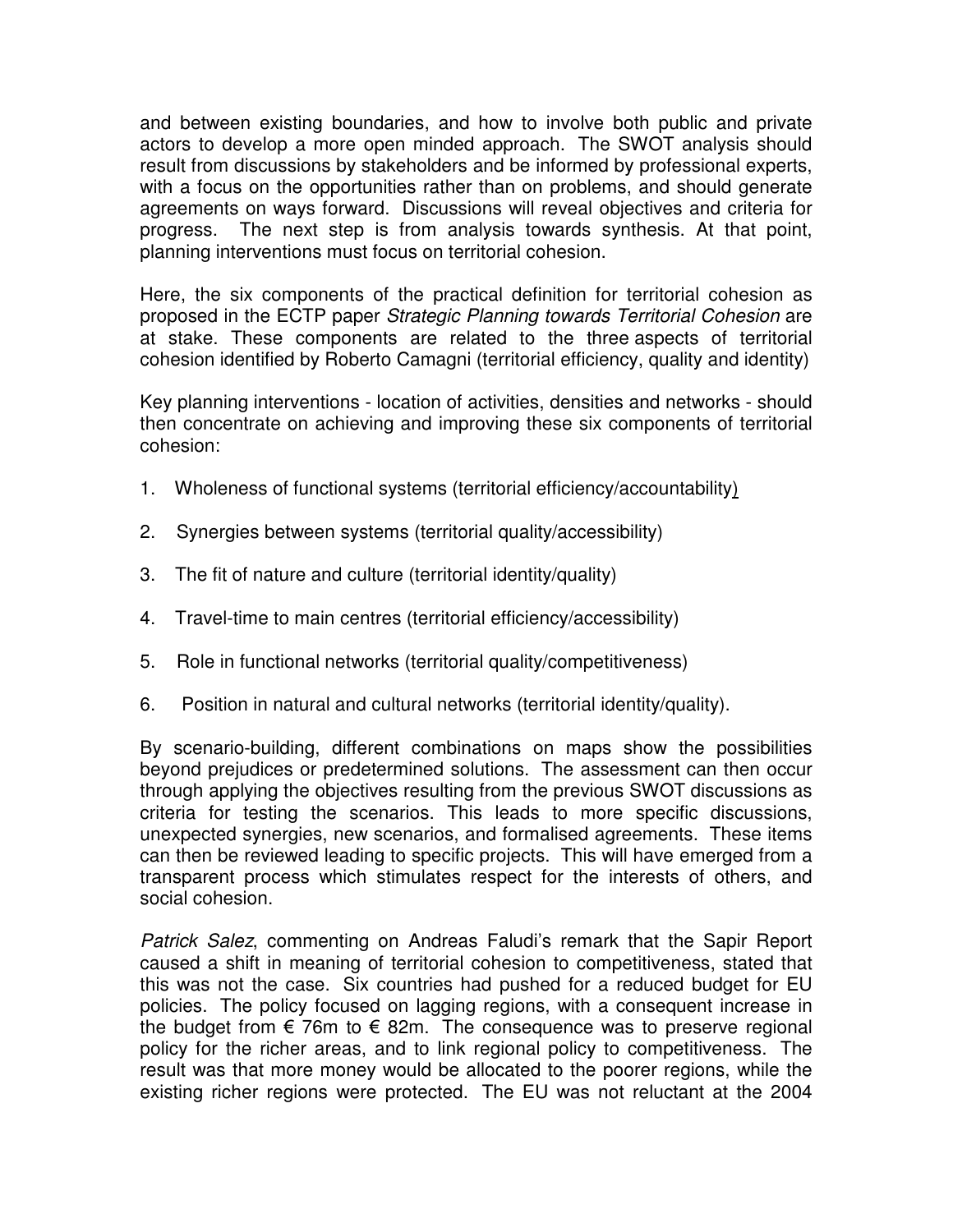Rotterdam process, but was frustrated with the lack of progress since there had been no ministerial meeting on territorial cohesion in the period 2001-4 but there was a need for synergy. The May 2005 White Paper had disappeared because the Constitution had not been ratified.

Andreas Faludi replied by stating that the discourse of finance was now based on competitiveness. You could look at Rotterdam from both sides of the argument, the EU was sceptical in the eyes of the participants, and there was a need to look over time. Member States had pressurised the Commission into publishing the White Paper, rather than the EU withholding publication.

Cliff Hague questioned the relationship between territorial cohesion, competitiveness and spatial planning. The Sapir Report was an incursion and intervention is needed to make connections and add value. The institutional blockages are within planning itself, often caused by a backward looking mirror. The key decisions revolve around the future location of activities.

The new ESPON programme was discussed taking forward the 2002-6 exercise. The results of the first programme had already been used in the Third and Fourth Cohesion Reports and in the development of the territorial agenda. Results show that many practitioners found the ESPON results hard to understand or useful for their day to day practices. The scale tended to be too broad for most planners. In ESPON 2008-13, more money is available and the programme covers 31 countries. It employs a similar structure, with target analysis based on user demand. The first round of projects is now open to tender. Tenders must show stakeholder involvement with planners identifying projects to be taken forward, assisting in team composition, and disseminating research results. Priority has been given to issues reflecting EU objectives, including demography, climate change, the economy, energy, transport, and geographies of regions. The types of projects to be considered encompass integrated and thematic themes, knowledge support to experimental action, and joint actions linked to other EU programmes. The deadline for the first round of projects is 22 March 2008.

## **Workshops on Territorial Cohesion**

Five workshops were arranged, and facilitators reported on the discussions to conference delegates after lunch.

## **The London Plan and Climate Change**

Robin Thompson reported on discussion of the spatial development strategy for London, the London Plan, and specifically discussion about how to tackle climate change through spatial planning. There were some synergies, reflected by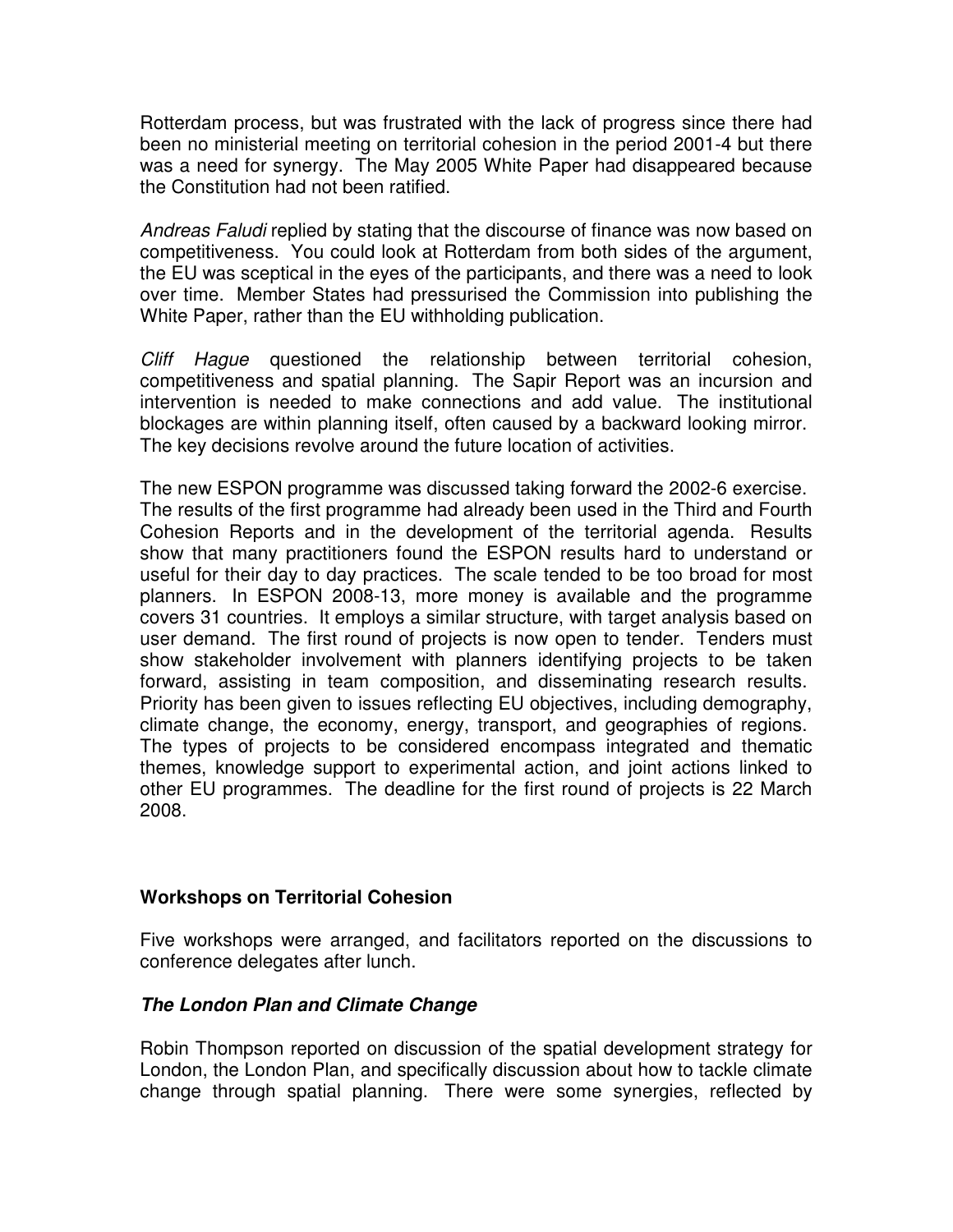territorial efficiency, the use of natural resources, the introduction of transport policies, territorial identity, and the importance of civic leadership recognising and believing in tackling climate change as a subject. There were problems of interface in the plan, particularly on economic competitiveness for London as a global city, on journey times to work, and on the urban heat island effect. The role of planners in these processes was often problematic, since the complex and technical subjects required skills and knowledge that were often beyond the capabilities of planners. But planners were also the group of experts that understood how all these processes fitted together. Planners are specialists in interaction and integration that make them ideal for the job. The regional tier was viewed as the best scale to reconcile territorial cohesion and climate change but often other tiers by necessity had to become involved too, e.g. airport expansion. The EU encompasses a very different set of places. ECTP had to look at practices across the territory. A great deal of what we do already relates to territorial cohesion and climate change but we may not have recognised it as such. All processes – tackling climate change, spatial planning, territorial cohesion – are similar; they are 'the three graces'. The more we argue as planners that these are compatible, the more people will come to accept them.

#### **EU Decision Making Processes**

Philippe Doucet reported on discussions of EU decision making processes and territorial cohesion. We are moving towards making the dream of cohesion a reality but there remain conflicts in interest around the cohesion debate. The influence of some players is disproportionate compared to their EU budget contribution. Other member states are attempting to renationalise cohesion policy at the expense of regional policy. But the regional level needs to be stressed for its importance. The key actors in the EU decision making process arena: the Commission, the Council of Ministers, the European Parliament, and the Economic and Social Committee. The parliament is in favour of Europeanisation of territorial cohesion and will not object to more formal commitments to cohesion, or to spatial planning and integration. The council has kept quiet about both territorial cohesion and spatial planning, but set up a committee on cohesion and bestowed certain legitimacy on territorial cohesion pending the ratification of the Lisbon Treaty. The Commission is a cohesion enthusiast but possesses few mechanisms to coordinate or integrate policies within the administration. There are some task forces and inter service groups but these are rarely utilised. There is no real official department responsible for integration of policies. The preparation of a green paper on territorial cohesion provides new opportunities for consultation across all 12 DGs, on the territorial dimension of policy, and on the territorial impact of policy. Territorial Impact Assessment is also an opportunity for more consistency in EU policies but there is reluctance to embark on this exercise since it is regarded as too heavy and akin to SEA and EA. The nature of discussion is as important as the formality of the decision. With a positive attitude, planning becomes not the art of saying no, but the art of showing the way forward.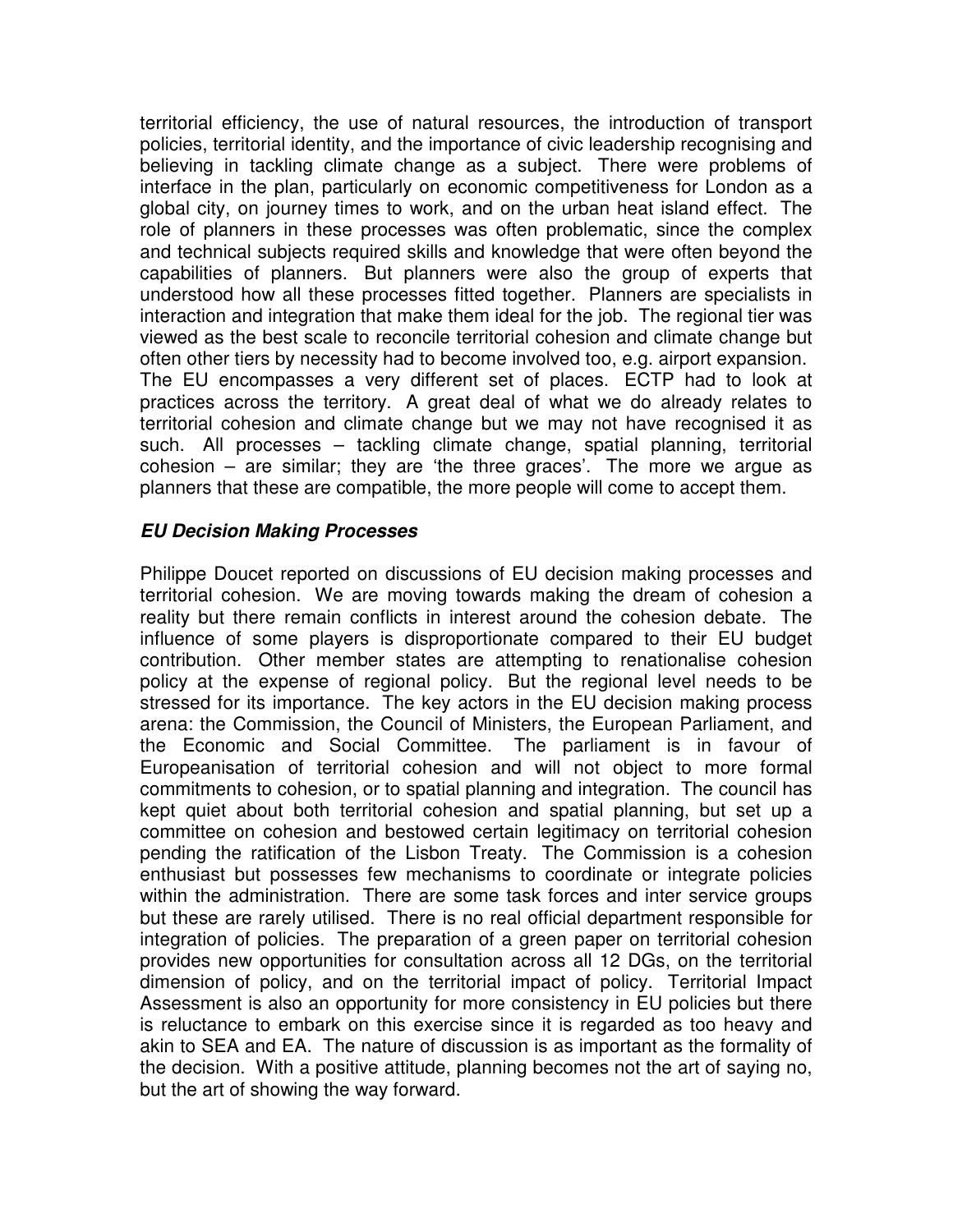#### **Urban Sprawl and Territorial Cohesion**

Luc Maréchal outlined discussion on urban sprawl and its manifestations. The economic dimension of sprawl comes about from economic tourism policies and by allowing the free market to develop over the countryside. There is a geographical dimension which also relates to the ghettoisation of the city, and processes of urbanisation and suburbanisation. Issues such as migration, demographic change, and an aging population are all relevant factors, and growth and prosperity are positive aspects of change but cause problems for planners through urbanisation, even through the participants in these processes welcome the improvements to their conditions and lifestyles. The image of sprawl is one of negativity but this is not true for every type of sprawl since it also releases pressure on the urban and allows for the employment of specific planning tools such as urbanisation boundaries, protected area designations, and urban territories by effect. Options for the future management of sprawl include urban plans, the use of quotas for urban development, and the demolition of suburban development and illegal structures. The lessons for territorial cohesion are a big challenge, because of the diversity of situations. It is necessary to work out the objectives and form of urban sprawl, and consider all tools according to area and setting, applying them locally and regionally.

## **Territorial Cohesion and Capital**

Arnold van Vuuren outlined the discussion on territorial cohesion and capital and discussed the Dutch waterline as an illustration and example of new spatial planning and territorial development. It is possible to use capital from history and culture while still attaining strategic objectives, and served to raise issues and involve as many different actors and groups as possible. Three key questions were outlined. First, how do you get people to know what the capital of a territory might be? Would it be evident, or not, and who would lead that discussion? The task for spatial planners here would be to enter dialogue with the people in the area, to identify the capital. Secondly, what to do with the capital which has no obvious spatial manifestation? There is a need for an initiator to make a vision and a need to find owners of the concept and partners in the process. There is also a need for a champion to ensure the successful implementation of the concept. Thirdly, the art of saying no should become the art of saying there are alternative ways ahead. This requires very different sets of skills and creative processes than may exist at the present time, by bringing together and implementing vision, with agents of change, and action. Should planners ensure this process was linear and be present at each stage, or should alternative actors to planners deliver on the implementation? The different stages of realisation should be viewed like a Russian doll, by translating a clear vision at each stage and at each scale, with freedom and innovation, but still true to the original concept.

## **Regional Planning and Territorial Cohesion**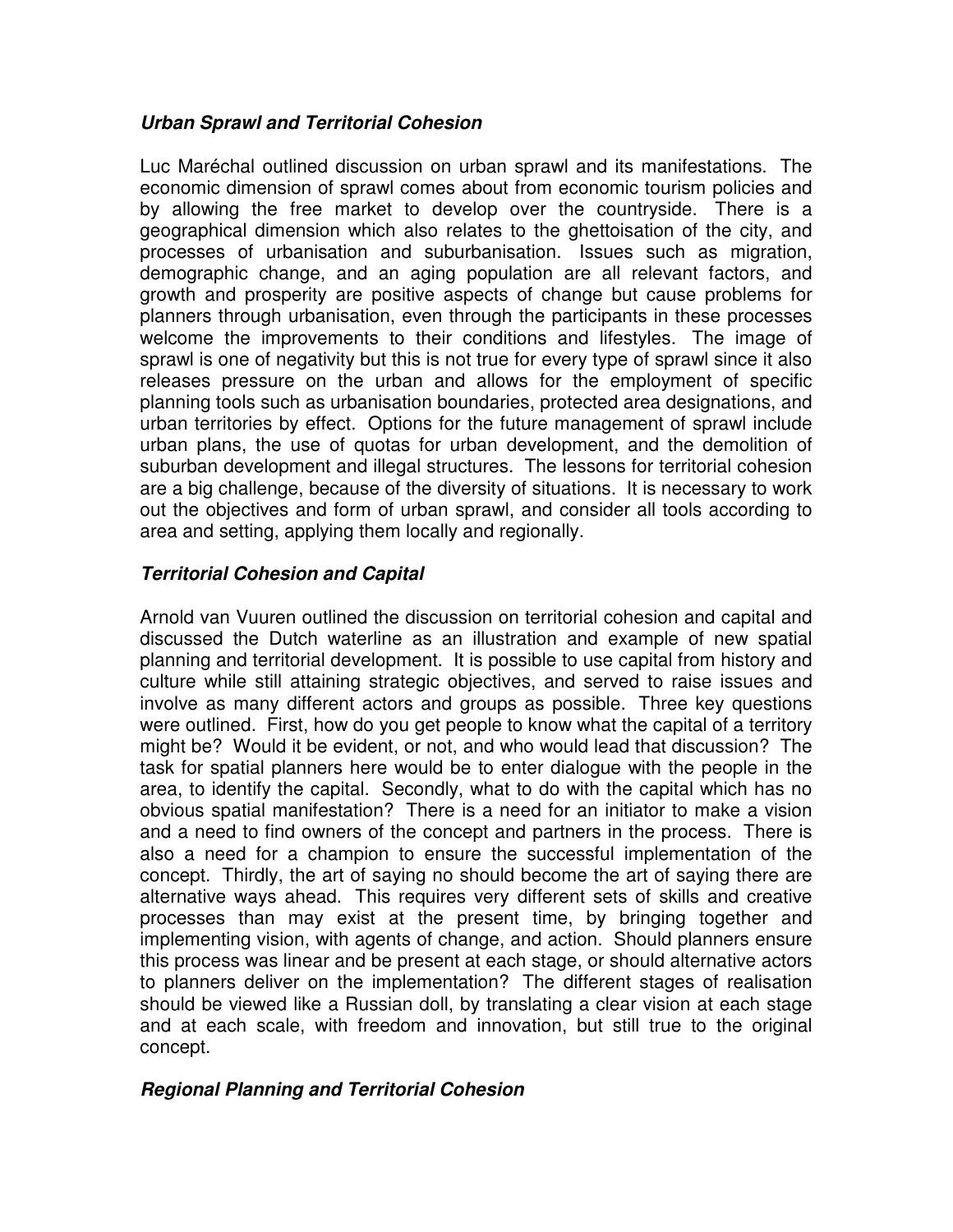Vincent Goodstadt discussed regional planning cooperation as central to territorial cohesion. Cross-border cooperation is required but is often undermined by competition between regions, and can be questioned as genuine and real or superficial. Does it bring additionality and what is the width of cooperation across countries? The challenges that exist relate to the variety of regimes and administrative structures that exist, the scope of cooperation and whether it covers specific policy areas such as transport, growth, social issues, and labour market issues, and degree of inter-regional cooperation at a high scale and how it affects local scales, and vice versa. These complex issues raise political sensitivities between regions that can be difficult to resolve. The tools are there to deal with these issues but also it's important to advance a reactive approach which is more pragmatic. There is a belief that the usual suspects cooperate as they always have, centred on physical issues. But the challenge is for cooperation to occur on social issues, more business orientations, and educationally. More concrete views are required where cooperation could take place, and the EU could incentivise this. ESPON could also play a role. A further consideration is how inter-regional cooperation would work from the bottom-up to influence sector policies. The EU would then have to recognise that policies affect regions in different ways.

#### **Questions and Discussion**

Patrick Salez. Luc Maréchal presented various tools to counteract urban sprawl. One, the extension of urban planning to non-built up areas will require a completely different governmental approach.

Luc Maréchal. We should refer to such areas as rural regions rather than nonbuilt up areas, since there is a physical connection between the cities and the countryside. There is a need to rethink the city within the wider city region and consider different types of governance. At the regional level, we need to deal with urban-rural differentiation, and competition between the two types of spaces.

Virna Bussadori. We have to move away from the mental dominance of the city over rural areas, using territorial capital and spatial scenarios to take a positive view of the attributes of both.

Vincent Goodstadt. There should be no distinction between town and country, since one is affected by the other. If there is conflict between competitiveness and cohesion, that is the nature of planning itself. Expansion of the perception of the city and its hinterland in planning terms is appropriate, since administrative boundaries compound the problem.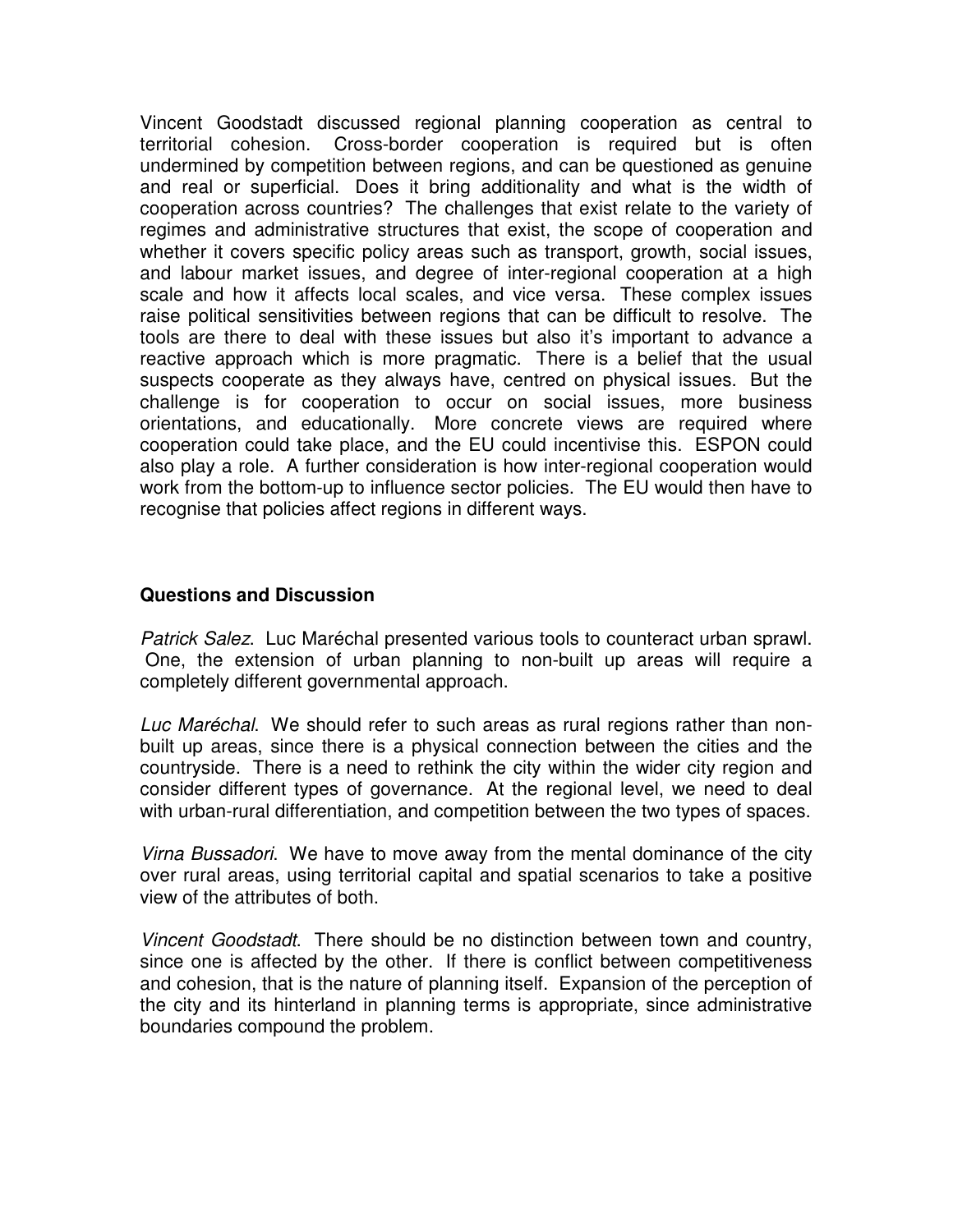Miran GAJSEK. We seem to be in danger of overdosing on EU-speak. We need to start the implementation of the documents, identify those fitting into the Lisbon Agenda, and to develop ideas into workable solutions.

Vitor Campos. In Portugal, new plans cover both urban and rural areas. But there are difficult tasks of competitiveness, and municipalities' competences. There are different sets of rules for each type of area. Additionally, other levels of government may be responsible for projects within the territory. Problems need to be dealt with at the sub regional level within the framework of regional plans. The need for multi-level governance and cooperation must be acknowledged.

Nicolas Buchoud. We need action. Discussion of models is not a waste of time, but one or two models for the future development of territorial cohesion is not appropriate because of the diversity of space and problems. Nevertheless they are useful to stimulate thinking. We should not think of city versus rural interests or choose between urban planning and urban design. The metropolitan functional region offers a useful framework.

Margarita Jančič. ECTP needs to lead the approach. Spatial planners need to be cross-sectoral and integrative. The Commission, the member states and the regions are all important but the member states are not present or evident in discussions at the present time. Spatial planners need to be more evident and prepare the best compromises. There is a problem of utilising new technology because the phrases tend to replicate the latest fetishes from the theorists. We should consider the impact on territorial values.

Gianluca Spinaci. Territorial cohesion will be addressed through particular institutional perspectives, but a series of important stages lie ahead in EU decision making. At the moment, however, there is no clear definition of the concept and the development financially. The financial review of sectoral policies makes no mention of territorial cohesion.

Patrick Salez. It is open to practitioners to work up territorial cohesion, through ECTP and through ESPON. The challenge is to make it practical. There is currently a favourable context for territorial cohesion within DG Regio. An appropriate way forward is for the territorial agenda to be better linked to stakeholder involvement and interests. The shared competence to the Commission and member states is intended to be able to manage these sorts of issues. The green paper in 2008 will be based on consultation. It is hoped to define specific questions about the territorial agenda and avoid fragmentation of both sectors and geographies. Among these questions will be:

1. Analysis, complementing regional level disparities in the Fourth Cohesion Report, and at the local level, and the interpretation of dynamics such as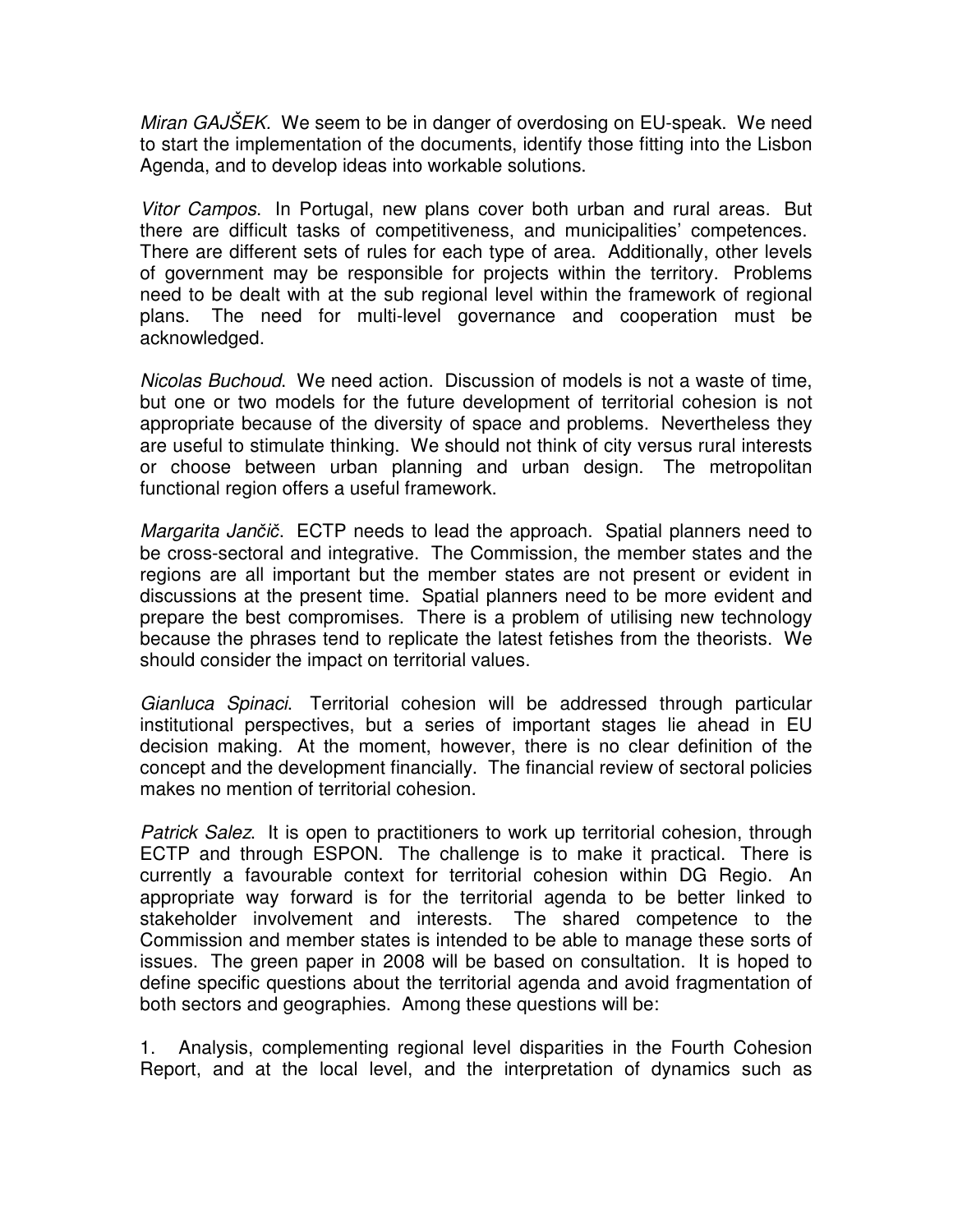urbanisation, suburbanisation, sprawl, and scale. It is intended to promote developments which provide benefits across scales.

2. Territorial cohesion questionnaires sent to the member states, to enable fine tuning, fiscal equalization, and linking regional spatial policy to sectoral policy at different levels.

3. Putting clearance in sectoral policy and territorial policy, which will be challenging and potentially conflictual.

How territorial cohesion and urban development is currently practiced through projects and programmes will require desk based analysis. This will raise a series of questions: at the regional level, alongside economic and social cohesion; the added value provided by other scales such as cross-boundary and transnational; the link between territorial cohesion and spatial development strategies, and with the urban agenda. There will be a target approach to certain territories, based on capital, specificities, and thereby generate a more placebased approaching while maintaining the integrity of Commission policies. Finally, there will be a need to consider multi-level governance and the influence on this of territorial cohesion. With regards to implementation, it will be a question of what's possible with the appropriate tools, ranging from soft methods to integrative options, including TIA, indicators, and cooperation. Demand and quality will be the aspects that will shape the process and decide future directions. The green paper may be followed by an Action Programme, a White Paper, or communiqué from the Commission with specific strategic proposals.

## **Conclusions by the Chair**

Jan Vogelij concluded the day by making some general comments.

Through a network of professional organisations, planning seems to be being reinvented. Spatial planning has to address a range of problems in all different spaces, including the rural areas and the economic zones. This is not new but the challenges and contexts are different. How serious are we to real integrative approaches when faced with financial and development projects, or rural and natural areas? Do we concentrate too much on investments in urban areas?

We need to market aspects of the planning profession much better, report the achievements of spatial planning as they occur, especially in relation to topical issues such as climate change. There are many examples of contributions to solutions by planners in the past for problems that are not necessarily recognised by the planners themselves as being part of a current hot topic.

The territorial dimension of planning activities and how they affect the development of the territory needs to be examined. Planning provides options for the way forward through innovation, experimentation and learning.